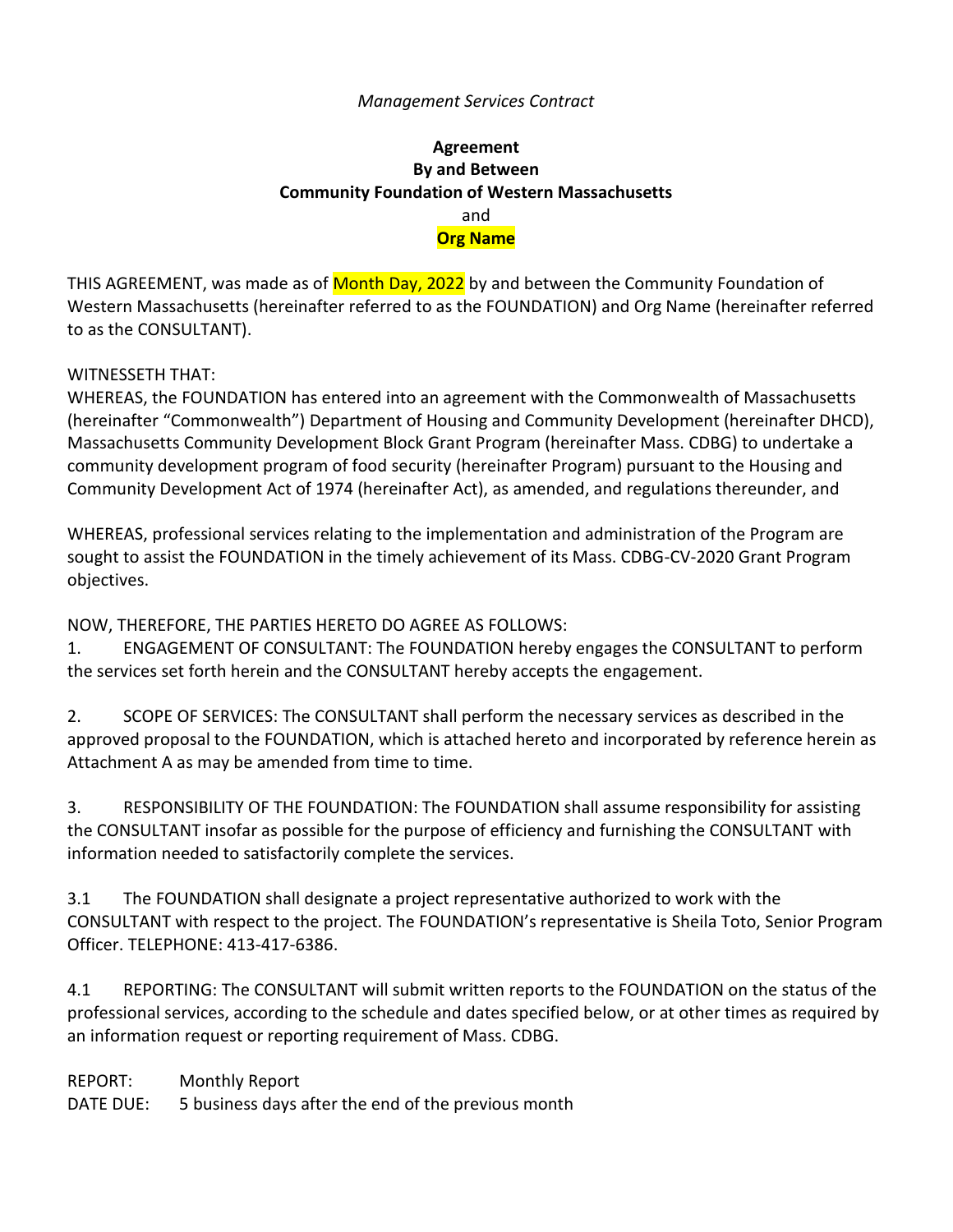5. SUBCONTRACTS: No subcontracts may be awarded by the CONSULTANT, the purpose of which is to fulfill in whole or in part the services required of the CONSULTANT, without prior written approval of the FOUNDATION and DHCD.

The CONSULTANT shall use its best efforts to ensure that it will not knowingly use funds under this contract to purchase, or enter into contracts to purchase, any equipment, services, or systems that use telecommunications equipment or services as a substantial or essential component of a system that is subject to 2CFR § 200.216. In the event the CONSULTANT identifies covered telecommunications equipment or services used as a substantial or essential component of any system, or as critical technology as part of any system that is subject to 2 CFR § 200.216, during Contract performance, the CONSULTANT shall alert the FOUNDATION as soon as possible and shall provide information on any measures taken to prevent recurrence.

6. TIME OF PERFORMANCE: The services of the CONSULTANT are to commence on or about Month XX , 2022(project start date) and shall be undertaken and completed in sequence as to assure their expeditious completion.

6.1 All services required hereunder shall be completed by March 31, 2023.

7. PAYMENTS AND COMPENSATION: The FOUNDATION will pay the CONSULTANT a total fee in the amount not to exceed (Grant Amount) Dollars (\$XXXXX), with no reimbursements for out-of-pocket expenses, based on invoices submitted in a form approved by the FOUNDATION and according to the "Method and Schedule of Compensation", found as Attachment B (project budget).

## 8.GENERAL PROVISIONS

8.1 RETENTION OF RECORDS: The CONSULTANT shall maintain in accordance with 2CFR Part 200.333, and any Mass. CDBG regulations, procedures or guidelines, those books, records, and other documents, including but not limited to payroll records, and purchase orders that are sufficient to document that activities carried out were in accordance with this Agreement, and the primary objectives of the Act, and any other applicable laws and regulations. Such records shall contain all information pertaining to grant awards, authorizations, obligations, unobligated balances, assets, liabilities, outlays and income. The CONSULTANT shall maintain such records for a period of seven (7) years from the date of expiration of this Agreement, or if such records become the subject of audit findings, they shall be retained until such findings have been resolved, whichever is later.

8.1.1 Program Income: If the CONSULTANT's services under this Agreement includes the tracking, reporting, or utilizing of funds considered to be program income, CONSULTANT will track, report, and utilize any and all such program income generated through CDBG funded activities as required by Mass. CDBG.

8.1.1. Photographic Documentation (for construction projects only): CONSULTANT shall submit photographs to the FOUNDATION of all construction projects assisted with CDBG funds, illustrating conditions prior to, during, and at completion of the project. Photographs are to be submitted at the time  $-\mathsf{n}/\mathsf{a}-$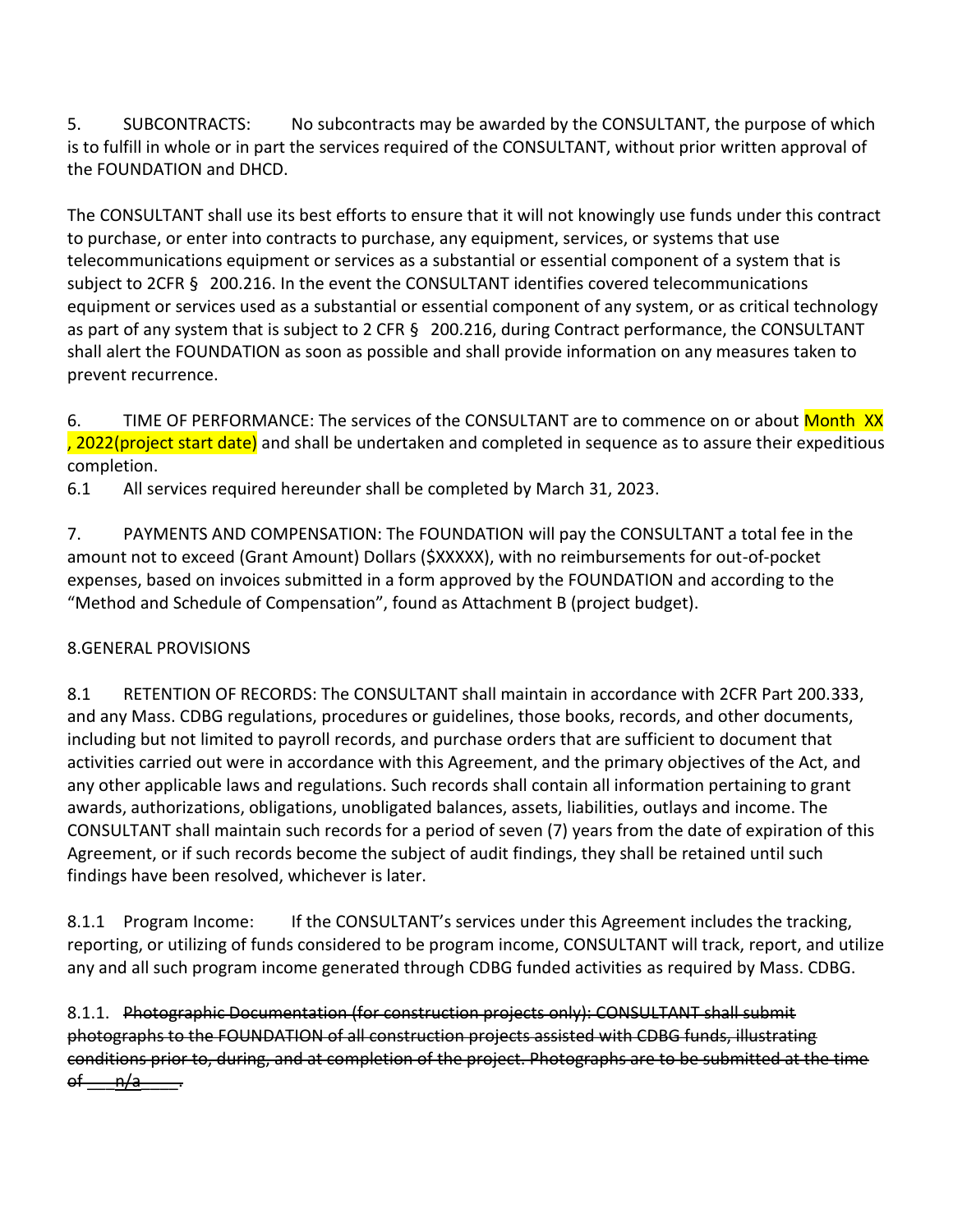8.2 ACCESS TO RECORDS: The CONSULTANT shall make all books, accounts, records, reports, files, and other papers, things or property, that relate to its activities under this Agreement, available at all reasonable times for inspection, review, and audit by DHCD, their authorized representatives, authorized representatives of the U. S. Department of Housing and Urban Development (hereinafter HUD), the Inspector General of the United States, or of the Commonwealth , the Auditor of the Commonwealth, and the Attorney General of the United States, or of the Commonwealth reserves the right of the Governor or his designee, the Secretary of Administration and Finance, and the State Auditor and his designee, at reasonable times and upon reasonable notice to examine the books, records, and other compilative data of the CONSULTANT which pertain to the performance of the provisions and requirements of this Agreement, as provided by Executive Order 195.

8.3 TERMINATION: The FOUNDATION may terminate the contract, for cause, upon fifteen (15) days written notice to the CONSULTANT. In case of termination, all finished and unfinished documents and records of the CONSULTANT relating to the Program shall become the property of the FOUNDATION. This section 8.3 of this Agreement shall be superseded by federal HUD regulations and directives which outline provisions for termination for convenience and for termination in whole or in part pursuant to 2 CFR§ 200.340.

8.3.1 In the event of termination, the CONSULTANT will be compensated for services provided to the date of termination, according to the "Method and Schedule of Compensation", Attachment B.

8.4 AMENDMENTS: This Agreement may be amended provided such amendment is in writing and executed by the parties to this Agreement, and receives approval from DCHD prior to its effective date.

8.5 NON-DISCRIMINATION: The CONSULTANT shall adhere to the requirements set forth in Title VI of the Civil rights Act of 1964 (Public Law 88-352), and the regulations issued pursuant thereto by HUD; Title VIII of the Civil Rights Act of 1968 (Public Law 90-284), as amended; section 109 of the Housing and Community Development Act of 1974, and the HUD regulations issued pursuant thereto (24 CFR 570.601); Federal Executive Order 11063, as amended by Executive Order 12259 and the HUD regulations issued pursuant thereto (24 CFR 107); The Age Discrimination Act of 1975 (42 U.S.C. 6101 et seq.); Section 402 of the Veterans of the Vietnam Era Act (for projects of \$10,000 or more); Section 504 of the Rehabilitation Act of 1973 (29 U.S.C. 794);Massachusetts General Laws Chapter 151B Section 1 et seq.; State Executive Order 478; Mass. CDBG regulations, procedures or guidelines; and all other applicable federal and state laws, regulations, guidelines, and executive orders.

The CONSULTANT shall not discriminate against any employee or applicant for employment because of race, color, religious creed, national origin, sex, gender identity, sexual orientation, genetic information, ancestry, status as a veteran or any other basis prohibited by law. The CONSULTANT shall take affirmative action to ensure that qualified applicants for employment are employed, and that employees are treated during employment, without regard to their race, color, religious creed, national origin, sex, gender identity, sexual orientation, genetic information, ancestry, status as a veteran, or any other basis prohibited by law. Such action shall include, but not be limited to, the following: employment, upgrading, demotion, or transfer; recruitment or recruitment advertising; layoff or termination; rates of pay or other forms of compensation; and selection for training, including apprenticeship. The CONSULTANT shall post in conspicuous places, available to employees and applicants for employment, notices setting forth the provisions of this non-discrimination clause. The CONSULTANT shall state that all qualified applicants will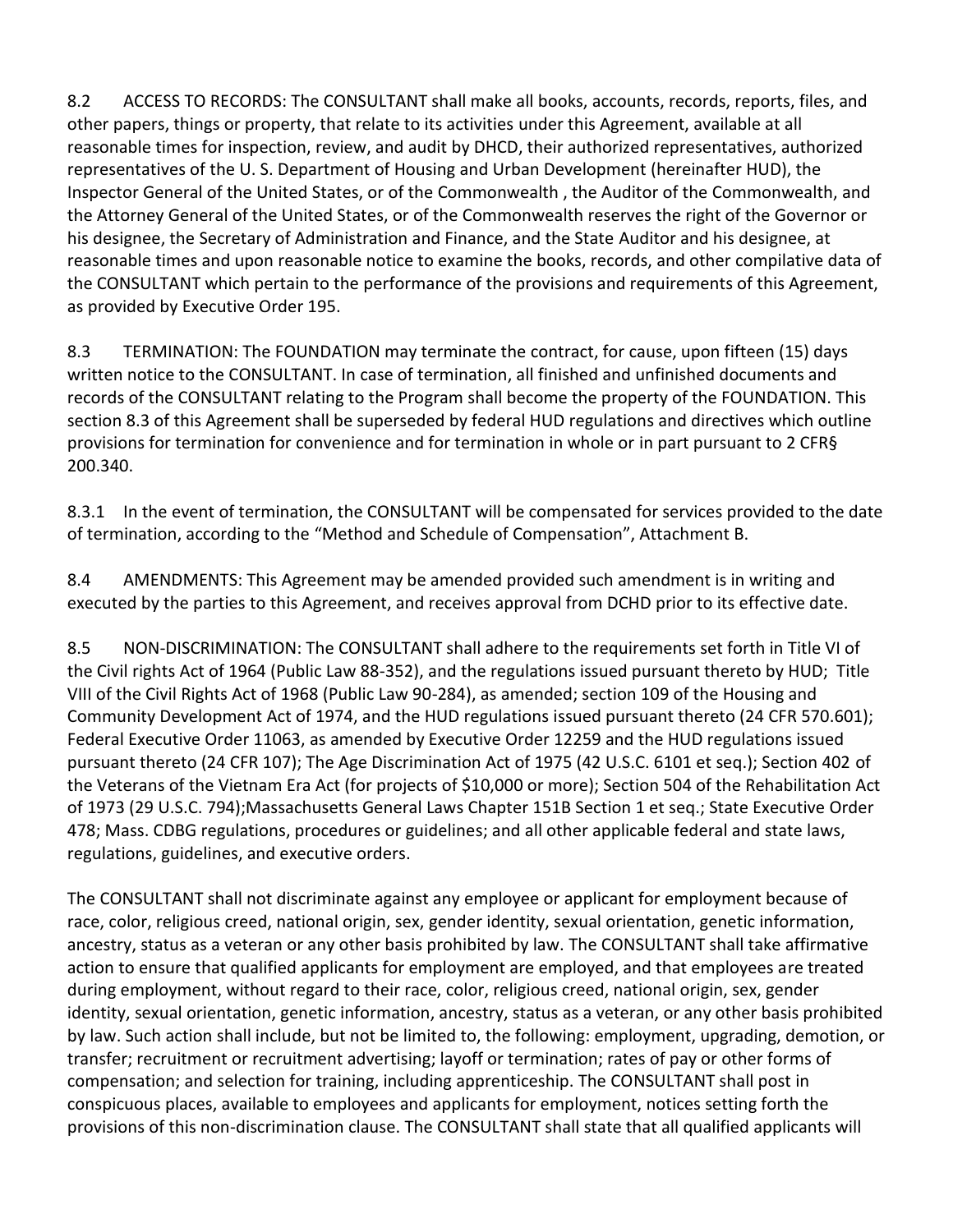receive consideration for employment without regard to race, color, religious creed, national origin, sex, gender identity, sexual orientation, genetic information, ancestry, status as a veteran, or any other basis prohibited by law.

8.6 PROCUREMENT STANDARDS: The CONSULTANT shall adhere to the requirements set forth in and Mass. CDBG regulations or the Massachusetts CDBG Program Operations Manual, as applicable, as well as procedures and guidelines with respect to standards governing procurement, and any applicable provisions of Commonwealth laws and regulations relative thereto, including Chapter 30, section 39M; Chapter 149, section 44A through 44J; Chapter 484 of the Acts of 1984; and Chapter 30B. All procurement transactions without regard to dollar value shall be conducted in a manner that provides maximum free and open competition. It is national and state policy that the recipient take affirmative steps to award a fair share of contracts taken to assure that small and minority owned businesses are utilized when possible as sources of supplies, equipment, construction and services. The CONSULTANT shall maintain records sufficient to detail the process for procurement.

8.7 Equal Employment Opportunity. Except as otherwise provided under 41 CFR Part 60, all contracts that meet the definition of "federally assisted construction contract" in 41 CFR Part 60-1.3 must include the equal opportunity clause provided under 41 CFR 60-1.4(b), in accordance with Executive Order 11246, "Equal Employment Opportunity" (30 FR 12319, 12935, 3 CFR Part, 1964-1965 Comp., p. 339), as amended by Executive Order 11478, "Further Amendments to Executive Order 11478, Equal Employment Opportunity in the Federal Government, and Executive Order 11246 Equal Employment Opportunity," and implementing regulations at 41 CFR part 60, "Office of Federal Contract Compliance Programs, Equal Employment Opportunity, Department of Labor."

8.8 EMPLOYMENT OPPORTUNITIES: Where applicable, the CONSULTANT shall comply with provisions of Section 3 of the Housing and Community Development Act of 1968 (12 U.S.C. 1701u) and the HUD regulations issued pursuant thereto (24 U.S.C. 135), which shall serve as guidance for the implementation of said section.

8.9 FAIR HOUSING: In addition to the laws and regulations set forth herein with respect to ensuring fair housing opportunities, the CONSULTANT shall adhere to the provisions of State Executive Orders 215 and 526.

8.10 LABOR STANDARDS: Where applicable, the CONSULTANT shall adhere to the provisions of Section 110 of the Act, and the Massachusetts General Laws Chapter 149 sections 26 and 27D inclusive (as amended by Chapter 484 of the Acts of 1984). In case of the rehabilitation of commercial property, or rehabilitation of residential property designed for residential use of eight or more families, the CONSULTANT shall adhere to the Federal Labor Standards Provisions (HUD Handbook 1344.1), the requirements of the Contract Work Hours and the Safety Standards Act (40 U.S.C. 327 et. seq.) and the Copeland Anti- Kickback Act.

8.11 CONFLICT OF INTEREST: The CONSULTANT shall adhere to the mandates of the Massachusetts Conflict of Interest Statute, M.G.L.c.268A, the federal Conflict of Interest Provisions at 24 CFR 570.489 and the federal Hatch Act, 5 U.S.C.ss 1501 et seq.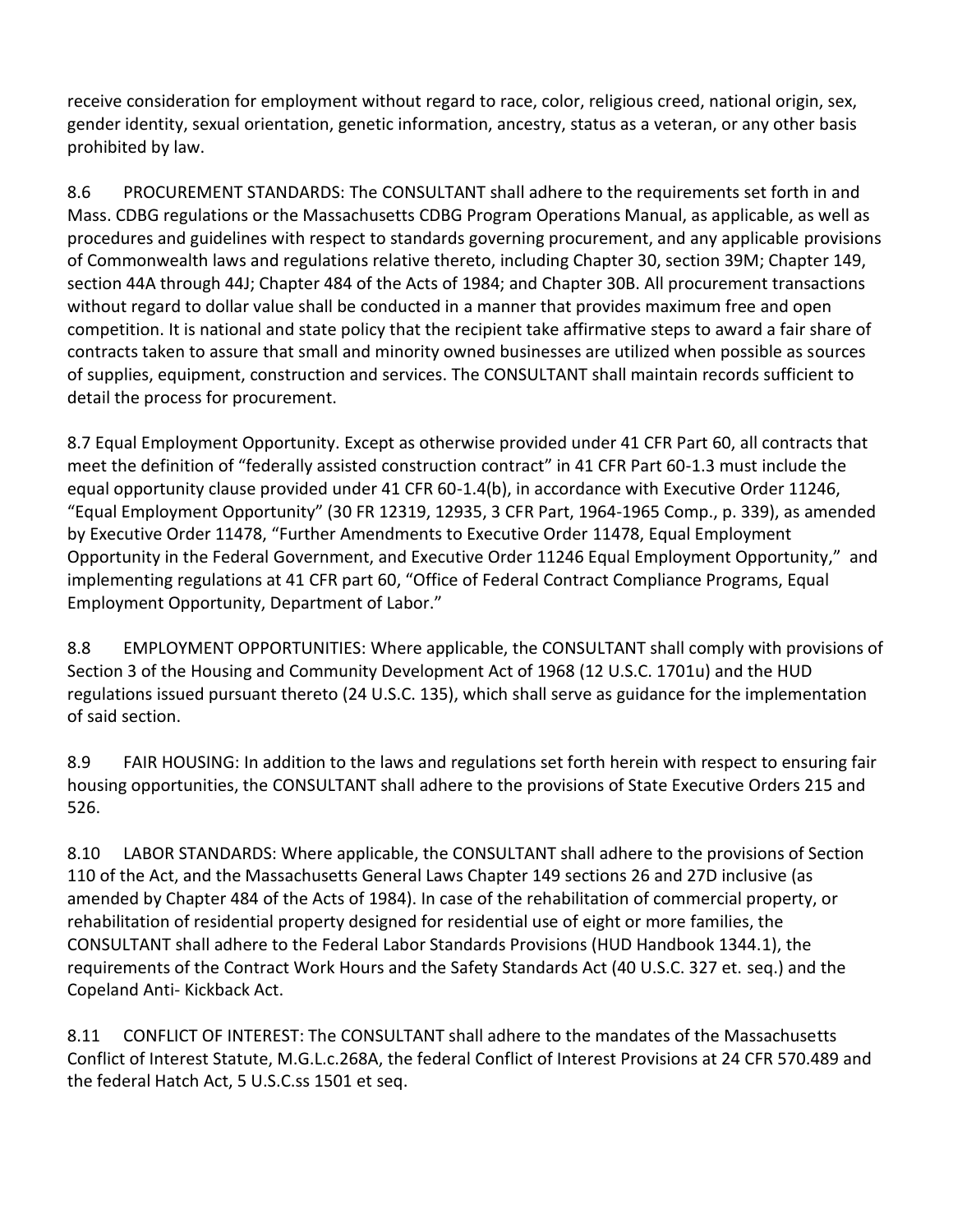8.12 DOMESTIC PREFERENCES FOR PROCUREMENTS: Pursuant to CFR § 200.322, the CONSULTANT should, to the greatest extent practicable under this Agreement and as appropriate and to the extent consistent with law, provide a preference for the purchase, acquisition, or use of goods, products, or materials produced in the United States. The CONSULTANT shall include this requirement in agreements with subgrantees, including all contracts and purchase offers for work or products under this Agreement.

8.13 COMPLIANCE WITH FEDERAL, STATE, AND LOCAL LAWS AND REGULATIONS, AND CDBG REGULATIONS, PROCEDURES AND GUIDELINES: All activities authorized by this Agreement shall be subject to and performed in accordance with the provisions of the FOUNDATION's Grant Agreement with DHCD and all its attachments (including, where relevant, Section 4.14, Flood Disaster Protection, 4.15, Historic Preservation, 4.16, Additional Environmental Requirements, 4.17, Lead Paint Hazards, and 4.18 Relocation Assistance), all applicable federal, state and local laws and regulations, including but not limited to any applicable regulations issued by HUD published in 24 CFR Part 570, as may be amended from time to time. The CONSULTANT shall comply with the provisions 2 CFR Part 200, "Uniform Administrative Requirements, Cost Principle and Audit Requirements for Federal Awards," and all applicable State and local laws and regulations, including but not limited to those specifically stated herein, any additional regulations, procedures or guidelines as may be established or amended by DHCD.

9. AVAILABILITY OF FUNDS: The compensation provided by this Agreement is subject to the continued availability of federal funds for Mass. CDBG, and to the continued eligibility of the Commonwealth and the FOUNDATION to receive such funds.

10. INDEMNIFICATION: the CONSULTANT shall indemnify, defend, and hold the FOUNDATION harmless from and against any and all claims, demand, liabilities, actions, causes of actions, cost and expenses caused by or arising out of the CONSULTANT's breach of this Agreement or the negligence or misconduct of the CONSULTANT, or the agents or employees.

11. LICENSES: The CONSULTANT shall procure and keep current any licenses, certifications, or permits required for any activity to be undertaken as part of the Scope of Services, Attachment A, as required by federal, state or local laws or regulations, and shall comply with the provisions of 2 CFR Part 200.325 with respect to any bonding or other insurance requirements.

12. CONFIDENTIALITY: The CONSULTANT will protect the privacy of, and respect the confidentiality of information provided by, program participants, the FOUNDATION, and DCHD, consistent with applicable federal and Commonwealth laws and regulations, including M.G.L., C.66A, regarding access to public records, M.G.L. c. 93H; M.G.L. c.66 sec. 17A and any applicable regulations, including without limitation, 801 CMR 3.00: Privacy and Confidentiality and 201 CMR 17.00: Standards for the Protection of Personal Information of Residents of the Commonwealth.

The CONSULTANT certifies that the CONSULTANT has reviewed and shall comply with all information security programs, plans, guidelines, standards and policies that apply to the work to be performed under this Agreement, that the CONSULTANT shall communicate these provisions to and enforce them against its subcontractors, and that the CONSULTANT shall implement and maintain any other reasonable and appropriate security procedures and practices necessary to protect personal information to which the CONSULTANT is given access as part of this Agreement, from unauthorized access, destruction use, modification, disclosure or loss.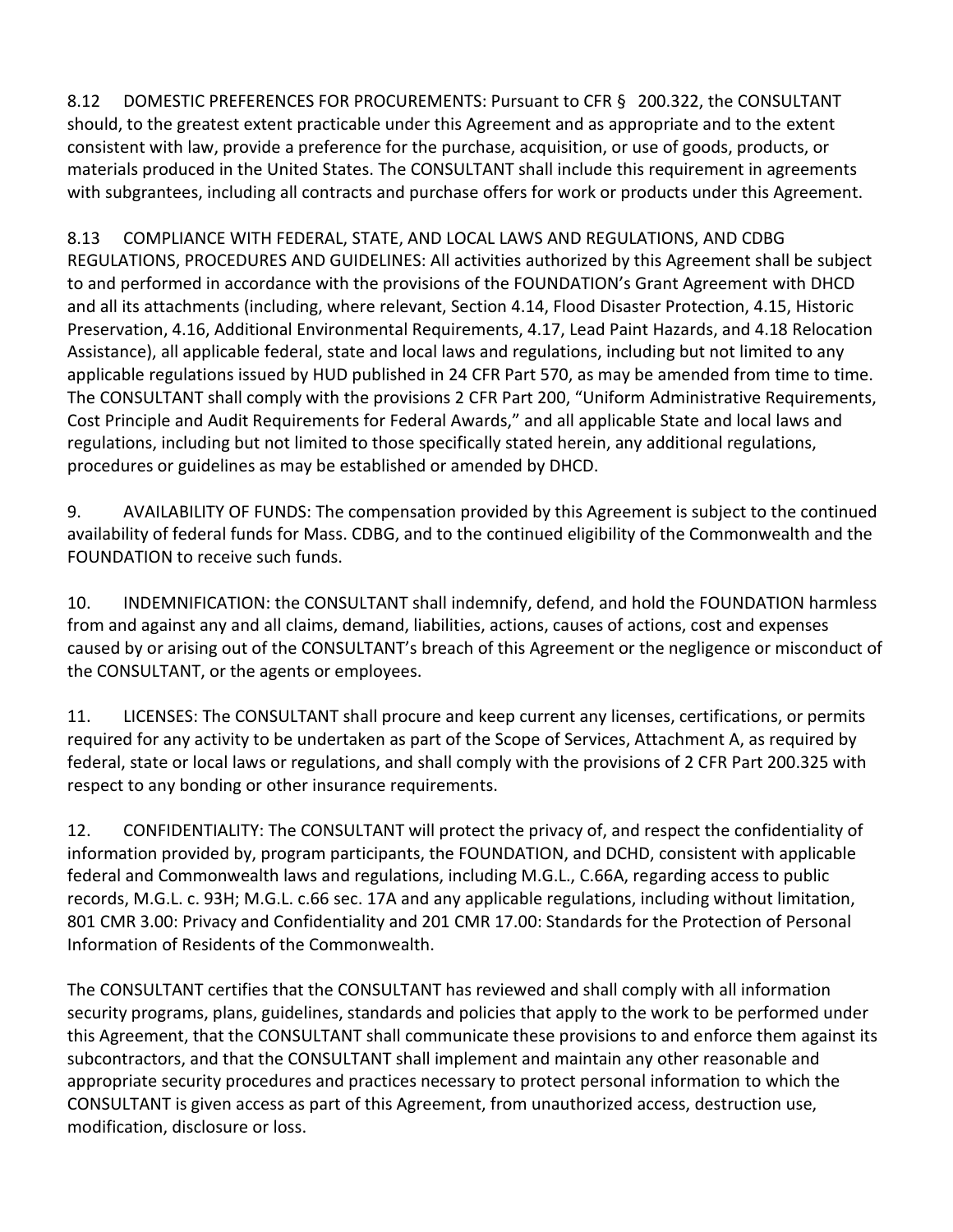The CONSULTANT understands and agrees that only those individuals who must access personal data for the performance of their job duties under CDBG are authorized to access such personal data. These authorized individuals shall not use or disclose this data for purposes other than those required to fulfill their job duties under CDBG. Pursuant to the above, the CONSULTANT acts as a holder of personal data and the CONSULTANT certifies that it and its authorized employees shall comply with all Federal and State laws and regulations applicable to the data, including but not limited to M.G.L. c. 66A, M.G.L. c. 93H, and M.G.L. c. 66 sec. 17A. The FOUNDATION and the CONSULTANT shall not use any of the foregoing data for any purpose described in Section 603(d)(1) of the federal Fair Credit Reporting Act (15 U.S.C. § 1681a(d)(1)) or in any manner that would cause DHCD, the FOUNDATION, or the CONSULTANT to be considered a "consumer reporting agency" under Section 603(f) of the federal Fair Credit Reporting Act (15 U.S.C. § 1681a(f)).

13. COPYRIGHT: No material prepared in whole or in part under this Agreement shall be subject to copyright in the United States of America or in any other country except with the prior written approval of Mass. CDBG.

14. RIGHTS TO INVENTIONS MADE UNDER A CONTRACT OR AGREEMENT: If the Federal award meets the definition of "funding agreement" under 37 CFR § 401.2 (a) and the FOUNDATION or the CONSULTANT wishesto enterinto a contract with a small businessfirm or nonprofit organization regarding the substitution of parties, assignment or performance of experimental, developmental, or research work under that "funding agreement," the CONSULTANT will comply with the requirements of 37 CFR Part 401, "Rights to Inventions Made by Nonprofit Organizations and Small Business Firms Under Government Grants, Contracts and Cooperative Agreements," and any implementing regulationsissued by the awarding agency.

15. CLEAN AIR ACT (42 U.S.C. 7401-7671Q.) AND THE FEDERAL WATER POLLUTION CONTROL ACT (33 U.S.C. 1251-1387), AS AMENDED: If the amount of the contract or subgrant exceeds \$150,000, the CONSULTANT agrees to comply with all applicable standards, orders or regulations issued pursuant to the Clean Air Act (42 U.S.C. 7401-7671q) and the Federal Water Pollution Control Act as amended (33 U.S.C. 1251-1387). Violations must be reported to the Federal awarding agency and the Regional Office of the Environmental Protection Agency.

16. ENERGY POLICY AND CONSERVATION ACT (42 U.S.C. 6201): Mandatory standards and policies relating to energy efficiency which are contained in the state energy conservation plan must be issued in compliance with the Energy Policy and Conservation Act (42 U.S.C. 6201).

17. DEBARMENT AND SUSPENSION (EXECUTIVE ORDERS 12549 AND 12689): A contract (see 2 CFR 180.220) must not be made with parties listed on the government-wide Excluded Parties List System in the System for Award Management (hereinafter "SAM"), in accordance with the United States Office of Management and Budget guidelines at 2 CFR 180 that implement Executive Orders 12549 (3 CFR Part 1986 Comp., p. 189) and 12689 (3 CFR Part 1989 Comp., p. 235), "Debarment and Suspension." The Excluded Parties List System in SAM contains the names of parties debarred, suspended, or otherwise excluded by agencies, as well as parties declared ineligible under statutory or regulatory authority other than Executive Order 12549. The FOUNDATION is not currently debarred or suspended by the federal or state government under any law or regulation. The CONSULTANT certifies that neither it nor any of its subcontractors are currently debarred or suspended by the federal or state government under any law or regulation.